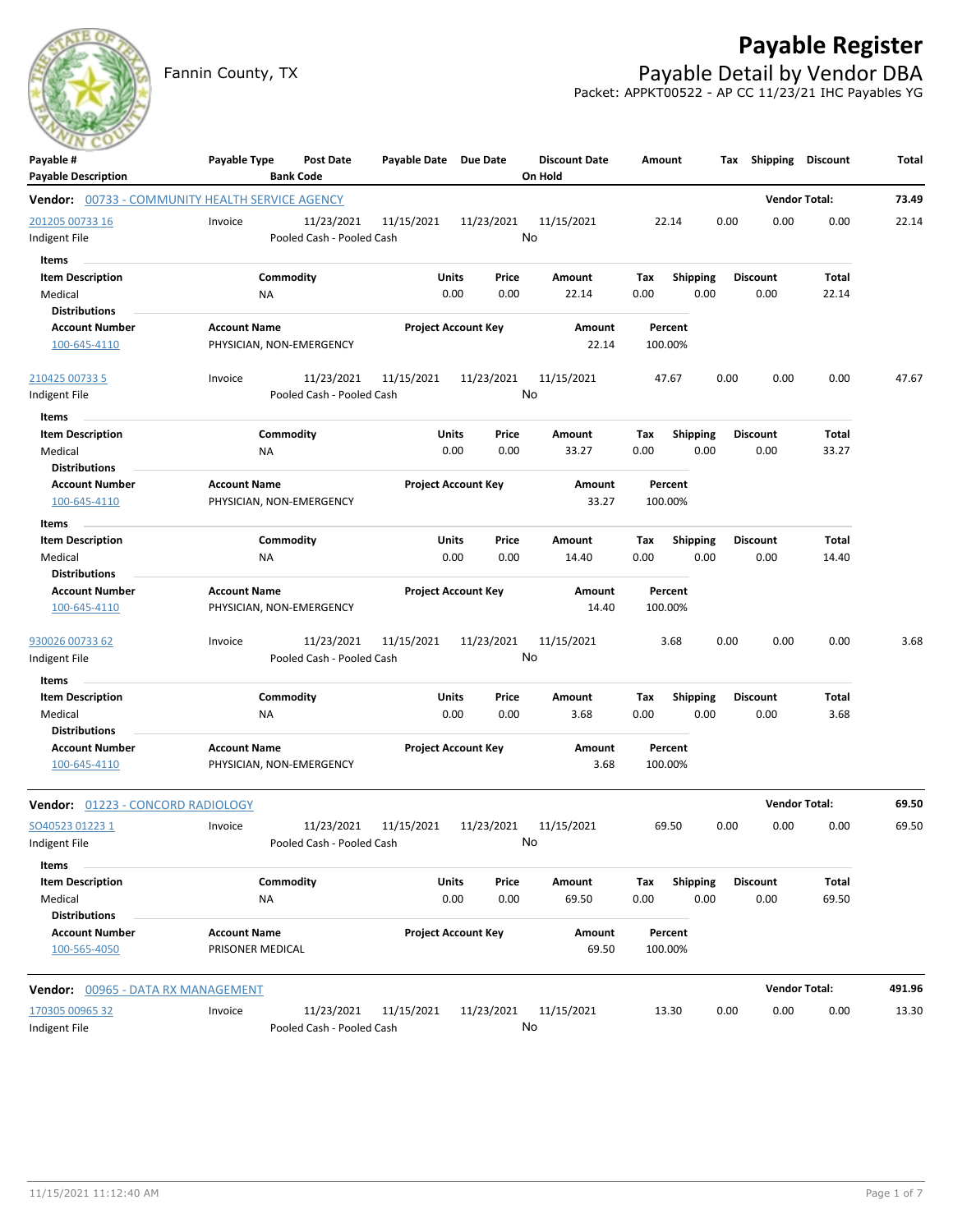| <b>Payable Register</b>    |                                  |                            | Packet: APPKT00522 - AP CC 11/23/21 IHC Payables YG |                      |         |                 |                       |              |        |
|----------------------------|----------------------------------|----------------------------|-----------------------------------------------------|----------------------|---------|-----------------|-----------------------|--------------|--------|
| Payable #                  | Payable Type<br><b>Post Date</b> | Payable Date Due Date      |                                                     | <b>Discount Date</b> | Amount  |                 | Tax Shipping Discount |              | Total  |
| <b>Payable Description</b> | <b>Bank Code</b>                 |                            |                                                     | On Hold              |         |                 |                       |              |        |
| Items                      |                                  |                            |                                                     |                      |         |                 |                       |              |        |
| <b>Item Description</b>    | Commodity                        | Units                      | Price                                               | Amount               | Tax     | Shipping        | <b>Discount</b>       | Total        |        |
| Medical                    | ΝA                               | 0.00                       | 0.00                                                | 13.30                | 0.00    | 0.00            | 0.00                  | 13.30        |        |
| <b>Distributions</b>       |                                  |                            |                                                     |                      |         |                 |                       |              |        |
| <b>Account Number</b>      | <b>Account Name</b>              | <b>Project Account Key</b> |                                                     | Amount               | Percent |                 |                       |              |        |
| 100-645-4090               | <b>DIABETIC SUPPLIES</b>         |                            |                                                     | 13.30                | 100.00% |                 |                       |              |        |
| 201205 00965 24            | 11/23/2021<br>Invoice            | 11/15/2021                 | 11/23/2021                                          | 11/15/2021           | 42.89   | 0.00            | 0.00                  | 0.00         | 42.89  |
| Indigent File              | Pooled Cash - Pooled Cash        |                            |                                                     | No                   |         |                 |                       |              |        |
| Items                      |                                  |                            |                                                     |                      |         |                 |                       |              |        |
| <b>Item Description</b>    | Commodity                        | Units                      | Price                                               | Amount               | Tax     | <b>Shipping</b> | <b>Discount</b>       | Total        |        |
| Medical                    | NA                               | 0.00                       | 0.00                                                | 42.89                | 0.00    | 0.00            | 0.00                  | 42.89        |        |
| <b>Distributions</b>       |                                  |                            |                                                     |                      |         |                 |                       |              |        |
| <b>Account Number</b>      | <b>Account Name</b>              | <b>Project Account Key</b> |                                                     | Amount               | Percent |                 |                       |              |        |
| 100-645-4120               | PRESCRIPTIONS, DRUGS             |                            |                                                     | 42.89                | 100.00% |                 |                       |              |        |
| 210118 00965 7             | 11/23/2021<br>Invoice            | 11/15/2021                 | 11/23/2021                                          | 11/15/2021           | 26.34   | 0.00            | 0.00                  | 0.00         | 26.34  |
| Indigent File              | Pooled Cash - Pooled Cash        |                            |                                                     | No                   |         |                 |                       |              |        |
| Items                      |                                  |                            |                                                     |                      |         |                 |                       |              |        |
| <b>Item Description</b>    | Commodity                        | Units                      | Price                                               | Amount               | Tax     | <b>Shipping</b> | <b>Discount</b>       | Total        |        |
| Medical                    | ΝA                               | 0.00                       | 0.00                                                | 26.34                | 0.00    | 0.00            | 0.00                  | 26.34        |        |
| <b>Distributions</b>       |                                  |                            |                                                     |                      |         |                 |                       |              |        |
| <b>Account Number</b>      | <b>Account Name</b>              | <b>Project Account Key</b> |                                                     | Amount               | Percent |                 |                       |              |        |
| 100-645-4120               | PRESCRIPTIONS, DRUGS             |                            |                                                     | 26.34                | 100.00% |                 |                       |              |        |
| 210324 00965 12            | 11/23/2021<br>Invoice            | 11/15/2021                 | 11/23/2021                                          | 11/15/2021           | 107.03  | 0.00            | 0.00                  | 0.00         | 107.03 |
| Indigent File              | Pooled Cash - Pooled Cash        |                            |                                                     | No                   |         |                 |                       |              |        |
| Items                      |                                  |                            |                                                     |                      |         |                 |                       |              |        |
| <b>Item Description</b>    | Commodity                        | Units                      | Price                                               | Amount               | Tax     | <b>Shipping</b> | <b>Discount</b>       | <b>Total</b> |        |
| Medical                    | ΝA                               | 0.00                       | 0.00                                                | 107.03               | 0.00    | 0.00            | 0.00                  | 107.03       |        |
| <b>Distributions</b>       |                                  |                            |                                                     |                      |         |                 |                       |              |        |
| <b>Account Number</b>      | <b>Account Name</b>              | <b>Project Account Key</b> |                                                     | Amount               | Percent |                 |                       |              |        |
| 100-645-4120               | PRESCRIPTIONS, DRUGS             |                            |                                                     | 107.03               | 100.00% |                 |                       |              |        |
|                            |                                  |                            |                                                     |                      |         |                 |                       |              |        |
| 210425 00965 5             | 11/23/2021<br>Invoice            | 11/15/2021                 | 11/23/2021                                          | 11/15/2021           | 30.19   | 0.00            | 0.00                  | 0.00         | 30.19  |
| Indigent File              | Pooled Cash - Pooled Cash        |                            |                                                     | No                   |         |                 |                       |              |        |
| Items                      |                                  |                            |                                                     |                      |         |                 |                       |              |        |
| <b>Item Description</b>    | Commodity                        | Units                      | Price                                               | Amount               | Tax     | Shipping        | <b>Discount</b>       | Total        |        |
| Medical                    | ΝA                               | 0.00                       | 0.00                                                | 30.19                | 0.00    | 0.00            | 0.00                  | 30.19        |        |
| <b>Distributions</b>       |                                  |                            |                                                     |                      |         |                 |                       |              |        |
| <b>Account Number</b>      | <b>Account Name</b>              | <b>Project Account Key</b> |                                                     | Amount               | Percent |                 |                       |              |        |
| 100-645-4120               | PRESCRIPTIONS, DRUGS             |                            |                                                     | 30.19                | 100.00% |                 |                       |              |        |
| 210426 00965 5             | 11/23/2021<br>Invoice            | 11/15/2021                 | 11/23/2021                                          | 11/15/2021           | 272.21  | 0.00            | 0.00                  | 0.00         | 272.21 |
| Indigent File              | Pooled Cash - Pooled Cash        |                            |                                                     | No                   |         |                 |                       |              |        |
|                            |                                  |                            |                                                     |                      |         |                 |                       |              |        |
| Items                      |                                  |                            |                                                     |                      |         |                 |                       |              |        |
| <b>Item Description</b>    | Commodity                        | <b>Units</b>               | Price                                               | Amount               | Tax     | <b>Shipping</b> | <b>Discount</b>       | Total        |        |
| Medical                    | NA                               | 0.00                       | 0.00                                                | 58.30                | 0.00    | 0.00            | 0.00                  | 58.30        |        |
| <b>Distributions</b>       |                                  |                            |                                                     |                      |         |                 |                       |              |        |
| <b>Account Number</b>      | <b>Account Name</b>              | <b>Project Account Key</b> |                                                     | Amount               | Percent |                 |                       |              |        |
| 100-645-4120               | PRESCRIPTIONS, DRUGS             |                            |                                                     | 58.30                | 100.00% |                 |                       |              |        |
| Items                      |                                  |                            |                                                     |                      |         |                 |                       |              |        |
| <b>Item Description</b>    | Commodity                        | Units                      | Price                                               | Amount               | Tax     | <b>Shipping</b> | <b>Discount</b>       | Total        |        |
| Medical                    | ΝA                               | 0.00                       | 0.00                                                | 107.03               | 0.00    | 0.00            | 0.00                  | 107.03       |        |
| <b>Distributions</b>       |                                  |                            |                                                     |                      |         |                 |                       |              |        |
| <b>Account Number</b>      | <b>Account Name</b>              | <b>Project Account Key</b> |                                                     | Amount               | Percent |                 |                       |              |        |
| 100-645-4120               | PRESCRIPTIONS, DRUGS             |                            |                                                     | 107.03               | 100.00% |                 |                       |              |        |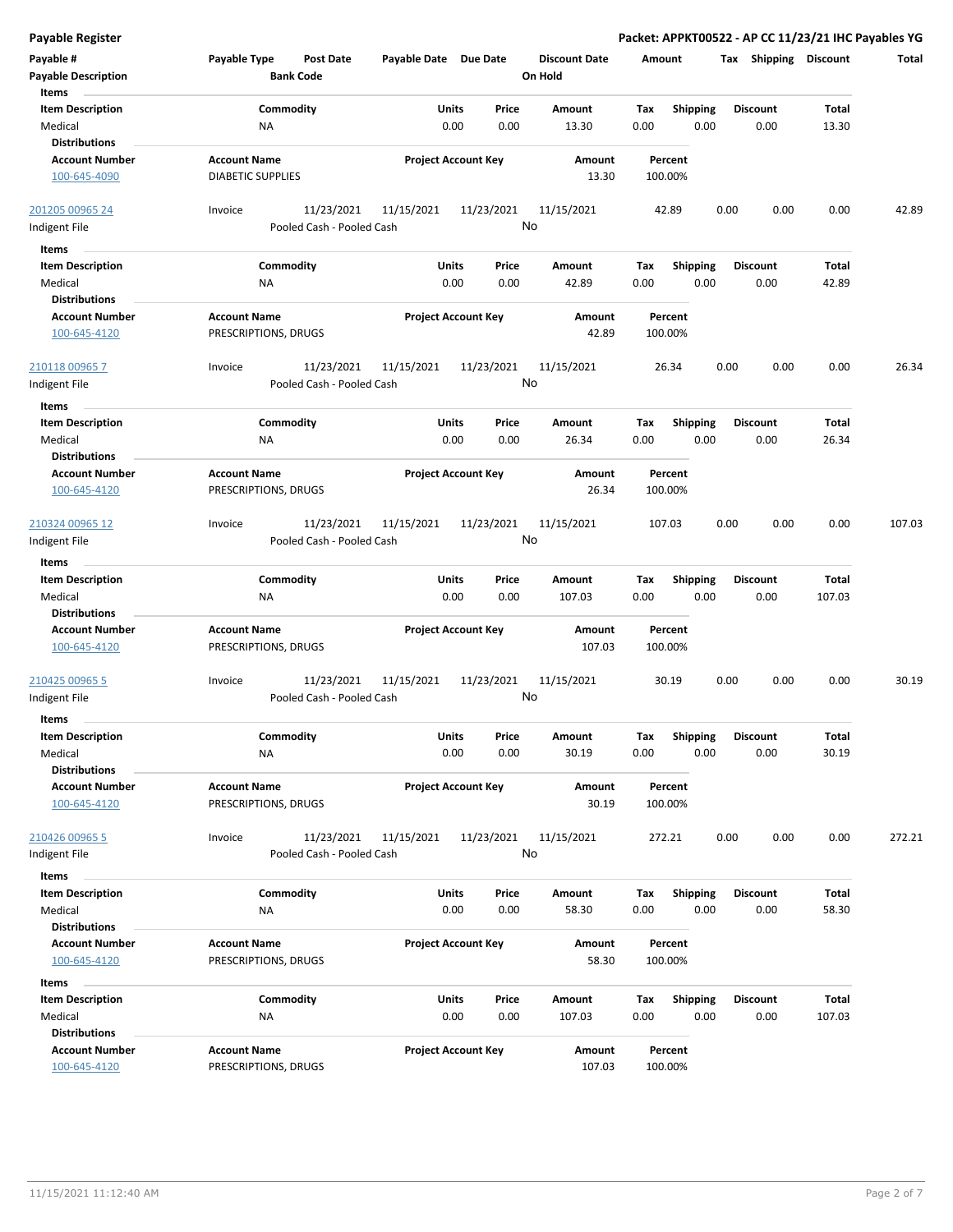| <b>Payable Register</b>                          |                                                            |                            |                                 | Packet: APPKT00522 - AP CC 11/23/21 IHC Payables YG |                       |                      |          |
|--------------------------------------------------|------------------------------------------------------------|----------------------------|---------------------------------|-----------------------------------------------------|-----------------------|----------------------|----------|
| Payable #<br><b>Payable Description</b>          | Payable Type<br><b>Post Date</b><br><b>Bank Code</b>       | Payable Date Due Date      | <b>Discount Date</b><br>On Hold | Amount                                              | Tax Shipping Discount |                      | Total    |
| Items                                            |                                                            |                            |                                 |                                                     |                       |                      |          |
| <b>Item Description</b>                          | Commodity                                                  | Units<br>Price             | Amount                          | <b>Shipping</b><br>Tax                              | <b>Discount</b>       | <b>Total</b>         |          |
| Medical                                          | NA                                                         | 0.00<br>0.00               | 106.88                          | 0.00<br>0.00                                        | 0.00                  | 106.88               |          |
| <b>Distributions</b>                             |                                                            |                            |                                 |                                                     |                       |                      |          |
| <b>Account Number</b>                            | <b>Account Name</b>                                        | <b>Project Account Key</b> | Amount                          | Percent                                             |                       |                      |          |
| 100-645-4120                                     | PRESCRIPTIONS, DRUGS                                       |                            | 106.88                          | 100.00%                                             |                       |                      |          |
|                                                  | Vendor: 01254 - Hunt Regional Medical Partners Specialists |                            |                                 |                                                     |                       | <b>Vendor Total:</b> | 112.89   |
| 210631 01254 2                                   | Invoice<br>11/23/2021                                      | 11/15/2021<br>11/23/2021   | 11/15/2021                      | 33.27                                               | 0.00<br>0.00          | 0.00                 | 33.27    |
| Indigent File                                    | Pooled Cash - Pooled Cash                                  |                            | No                              |                                                     |                       |                      |          |
| Items                                            |                                                            |                            |                                 |                                                     |                       |                      |          |
| <b>Item Description</b>                          | Commodity                                                  | Units<br>Price             | Amount                          | Tax<br><b>Shipping</b>                              | <b>Discount</b>       | Total                |          |
| Medical                                          | <b>NA</b>                                                  | 0.00<br>0.00               | 33.27                           | 0.00<br>0.00                                        | 0.00                  | 33.27                |          |
| <b>Distributions</b>                             |                                                            |                            |                                 |                                                     |                       |                      |          |
| <b>Account Number</b>                            | <b>Account Name</b>                                        | <b>Project Account Key</b> | Amount                          | Percent                                             |                       |                      |          |
| 100-645-4110                                     | PHYSICIAN, NON-EMERGENCY                                   |                            | 33.27                           | 100.00%                                             |                       |                      |          |
| 210635 01254 1                                   | 11/23/2021<br>Invoice                                      | 11/15/2021<br>11/23/2021   | 11/15/2021                      | 79.62                                               | 0.00<br>0.00          | 0.00                 | 79.62    |
| Indigent File                                    | Pooled Cash - Pooled Cash                                  |                            | No                              |                                                     |                       |                      |          |
| Items                                            |                                                            |                            |                                 |                                                     |                       |                      |          |
| <b>Item Description</b>                          | Commodity                                                  | Units<br>Price             | Amount                          | <b>Shipping</b><br>Tax                              | <b>Discount</b>       | Total                |          |
| Medical<br><b>Distributions</b>                  | NA                                                         | 0.00<br>0.00               | 79.62                           | 0.00<br>0.00                                        | 0.00                  | 79.62                |          |
| <b>Account Number</b>                            | <b>Account Name</b>                                        | <b>Project Account Key</b> | Amount                          | Percent                                             |                       |                      |          |
| 100-645-4110                                     | PHYSICIAN, NON-EMERGENCY                                   |                            | 79.62                           | 100.00%                                             |                       |                      |          |
| Vendor: 00510 - LABORATORY CORP. OF AMERICA      |                                                            |                            |                                 |                                                     |                       | <b>Vendor Total:</b> | 20.21    |
| 210120 00510 4                                   | Invoice<br>11/23/2021                                      | 11/15/2021<br>11/23/2021   | 11/15/2021                      | 4.76                                                | 0.00<br>0.00          | 0.00                 | 4.76     |
| Indigent File                                    | Pooled Cash - Pooled Cash                                  |                            | No                              |                                                     |                       |                      |          |
| Items                                            |                                                            |                            |                                 |                                                     |                       |                      |          |
| <b>Item Description</b>                          | Commodity                                                  | Units<br>Price             | Amount                          | <b>Shipping</b><br>Tax                              | <b>Discount</b>       | Total                |          |
| Medical                                          | NA                                                         | 0.00<br>0.00               | 4.76                            | 0.00<br>0.00                                        | 0.00                  | 4.76                 |          |
| <b>Distributions</b>                             |                                                            |                            |                                 |                                                     |                       |                      |          |
| <b>Account Number</b>                            | <b>Account Name</b>                                        | <b>Project Account Key</b> | Amount                          | Percent                                             |                       |                      |          |
| 100-645-4150                                     | LABORATORY/X-RAY                                           |                            | 4.76                            | 100.00%                                             |                       |                      |          |
| 210425 00510 4                                   | Invoice<br>11/23/2021                                      | 11/15/2021<br>11/23/2021   | 11/15/2021                      | 15.45                                               | 0.00<br>0.00          | 0.00                 | 15.45    |
| Indigent File                                    | Pooled Cash - Pooled Cash                                  |                            | No                              |                                                     |                       |                      |          |
| Items                                            |                                                            |                            | Amount                          |                                                     |                       |                      |          |
| <b>Item Description</b><br>Medical               | Commodity                                                  | Units<br>Price<br>0.00     |                                 | <b>Shipping</b><br>Tax                              | <b>Discount</b>       | Total                |          |
| <b>Distributions</b>                             | NA                                                         | 0.00                       | 15.45                           | 0.00<br>0.00                                        | 0.00                  | 15.45                |          |
| <b>Account Number</b>                            | <b>Account Name</b>                                        | <b>Project Account Key</b> | Amount                          | Percent                                             |                       |                      |          |
| 100-645-4150                                     | LABORATORY/X-RAY                                           |                            | 15.45                           | 100.00%                                             |                       |                      |          |
| <b>Vendor: 01088 - PULMONARY DIAGNOSTICS AND</b> |                                                            |                            |                                 |                                                     |                       | <b>Vendor Total:</b> | 98.98    |
| 210638 01088 1                                   | 11/23/2021<br>Invoice                                      | 11/15/2021<br>11/23/2021   | 11/15/2021                      | 98.98                                               | 0.00<br>0.00          | 0.00                 | 98.98    |
| Indigent File                                    | Pooled Cash - Pooled Cash                                  |                            | No                              |                                                     |                       |                      |          |
| <b>Items</b>                                     |                                                            |                            |                                 |                                                     |                       |                      |          |
| <b>Item Description</b>                          | Commodity                                                  | Units<br>Price             | Amount                          | <b>Shipping</b><br>Tax                              | <b>Discount</b>       | Total                |          |
| Medical                                          | ΝA                                                         | 0.00<br>0.00               | 98.98                           | 0.00<br>0.00                                        | 0.00                  | 98.98                |          |
| <b>Distributions</b>                             |                                                            |                            |                                 |                                                     |                       |                      |          |
| <b>Account Number</b><br>100-645-4110            | <b>Account Name</b><br>PHYSICIAN, NON-EMERGENCY            | <b>Project Account Key</b> | Amount<br>98.98                 | Percent<br>100.00%                                  |                       |                      |          |
| Vendor: 01061 - TEXOMA MEDICAL CENTER            |                                                            |                            |                                 |                                                     |                       | <b>Vendor Total:</b> | 4,544.93 |
| SO40523 01061 1                                  | 9/30/2021<br>Invoice                                       | 11/15/2021<br>11/23/2021   | 11/15/2021                      | 3,121.93                                            | 0.00<br>0.00          | 0.00                 | 3,121.93 |
| Indigent File                                    | Pooled Cash - Pooled Cash                                  |                            | No                              |                                                     |                       |                      |          |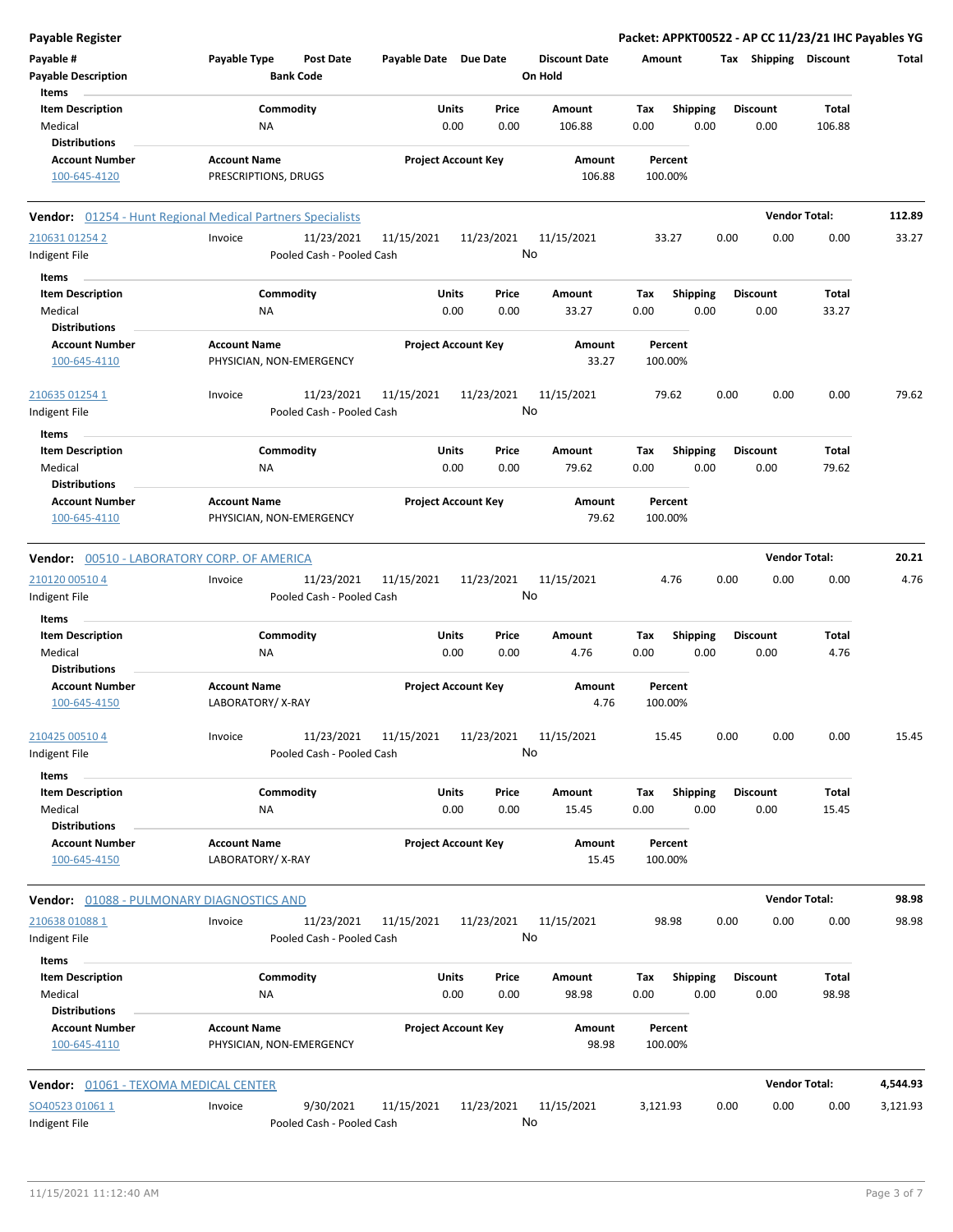**Payable Register Packet: APPKT00522 - AP CC 11/23/21 IHC Payables YG Payable # Payable Type Post Date Payable Date Due Date Payable Description Bank Code Discount Date Amount Tax Shipping Discount Total On Hold** 0.00 0.00 **Units** Medical 0.00 **Item Description** 3,121.93 **Price Amount Tax** 0.00 3,121.93 Commodity **Shipping Shipping Commodity Shipping Discount** Total NA **Items** 0.00 **Discount Account Number Account Name Project Account Key Amount Distributions Percent** 100-565-4050 **PRISONER MEDICAL 3,121.93** 100.00% 11/23/2021 11/15/2021 11/23/2021 Indigent File **Pooled Cash - Pooled Cash**  $\frac{SO41341\,01061\,1}{SO41341\,01061\,1}$  lnvoice  $\qquad\qquad\qquad$  11/23/2021  $\qquad$  11/15/2021  $\qquad$  1/15/2021  $\qquad$  1,423.00  $\qquad$  0.00  $\qquad$  0.00  $\qquad$  1,423.00 No 0.00 0.00 **Units** Medical 0.00 **Item Description** 1,423.00 **Price Amount Tax** 0.00 1,423.00 Commodity **Shipping Shipping Commodity Shipping Discount** Total NA **Items** 0.00 **Discount Account Number Account Name Project Account Key Amount Distributions Percent** 100-565-4050 PRISONER MEDICAL 1,423.00 100.00% **Vendor:** 01177 - TMC BONHAM HOSPITAL **Vendor Total: 1,927.52** 11/23/2021 11/15/2021 11/23/2021 Indigent File **Pooled Cash - Pooled Cash** 210631 01177 2 Invoice 11/15/2021 834.35 0.00 0.00 0.00 834.35 No 0.00 0.00 **Units** Medical 0.00 **Item Description** 834.35 **Price Amount Tax** 0.00 834.35 Commodity **Shipping Example 1 Commodity Shipping Discount** Total NA **Items** 0.00 **Discount Account Number Account Name Project Account Key Amount Distributions Percent** 100-645-4140 HOSPITAL, OUTPATIENT 834.35 100.00% 11/23/2021 11/15/2021 11/23/2021 Indigent File **Pooled Cash - Pooled Cash** SO19600 01177 2 Invoice 11/15/2021 532.62 0.00 0.00 0.00 532.62 No 0.00 0.00 **Units** Medical 0.00 **Item Description** 532.62 **Price Amount Tax** 0.00 532.62 Commodity **Shipping Example 1 Commodity Shipping Discount** Total NA **Items** 0.00 **Discount Account Number Account Name Project Account Key Amount Distributions Percent** 100-565-4050 PRISONER MEDICAL 532.62 100.00% 11/23/2021 11/15/2021 11/23/2021 Indigent File **Pooled Cash - Pooled Cash** SO41190 01177 2 Invoice 11/15/2021 560.55 0.00 0.00 0.00 560.55 No 0.00 0.00 **Units** Medical 0.00 **Item Description** 560.55 **Price Amount Tax** 0.00 560.55 Commodity **Shipping Example 1 Commodity Shipping Discount** Total NA **Items** 0.00 **Discount Account Number Account Name Project Account Key Amount Distributions Percent** 100-565-4050 PRISONER MEDICAL 560.55 100.00% **Vendor:** 00605 - TMC BONHAM SPECIALTY CLINIC **Vendor Total: 33.27** 9/30/2021 11/15/2021 11/23/2021 Indigent File **Pooled Cash - Pooled Cash** 210324 00605 1 Invoice 11/15/2021 33.27 0.00 0.00 0.00 33.27 No 0.00 0.00 **Units** Medical 0.00 **Item Description** 33.27 **Price Amount Tax** 0.00 33.27 Commodity **Shipping Shipping Commodity Shipping Discount** Total NA **Items** 0.00 **Discount Account Number Account Name Project Account Key Amount Distributions Percent** 100-645-4110 PHYSICIAN, NON-EMERGENCY 33.27 100.00% **Vendor:** 01230 - Urbanczyk Ortho, PLLC **Vendor Total: 81.41** 11/23/2021 11/15/2021 11/23/2021  $\frac{210118\,01230\,1}{2000}$  anvoice  $\qquad\qquad$  11/23/2021 11/15/2021 11/23/2021 11/15/2021 81.41 0.00 0.00 0.00 81.41

Indigent File **Pooled Cash - Pooled Cash** No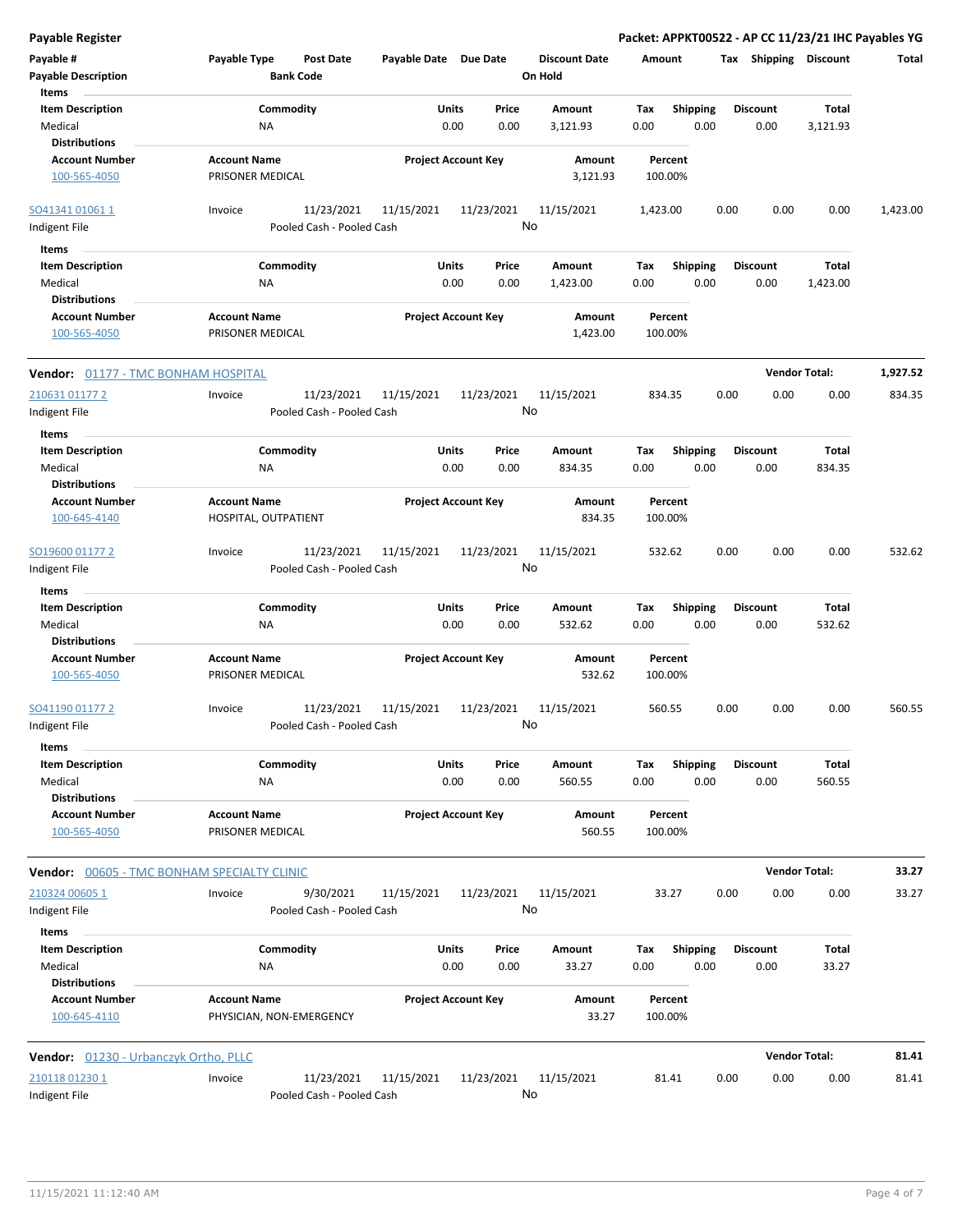### **Payable Register Packet: APPKT00522 - AP CC 11/23/21 IHC Payables YG**

| Payable #                                      | <b>Payable Type</b>      | <b>Post Date</b>           | Payable Date | <b>Due Date</b>            | <b>Discount Date</b> |         | Amount   | Shipping<br>Tax | <b>Discount</b> | Total |
|------------------------------------------------|--------------------------|----------------------------|--------------|----------------------------|----------------------|---------|----------|-----------------|-----------------|-------|
| <b>Payable Description</b><br><b>Bank Code</b> |                          |                            |              |                            | On Hold              |         |          |                 |                 |       |
| Items                                          |                          |                            |              |                            |                      |         |          |                 |                 |       |
| <b>Item Description</b>                        | Commodity                |                            | <b>Units</b> | Price                      | Amount               | Tax     | Shipping | <b>Discount</b> | Total           |       |
| Medical                                        | <b>NA</b>                |                            | 0.00         | 0.00                       | 54.41                | 0.00    | 0.00     | 0.00            | 54.41           |       |
| <b>Distributions</b>                           |                          |                            |              |                            |                      |         |          |                 |                 |       |
| <b>Account Number</b><br><b>Account Name</b>   |                          | <b>Project Account Key</b> |              | Amount                     |                      | Percent |          |                 |                 |       |
| 100-645-4110                                   | PHYSICIAN, NON-EMERGENCY |                            |              |                            | 54.41                |         | 100.00%  |                 |                 |       |
| Items                                          |                          |                            |              |                            |                      |         |          |                 |                 |       |
| <b>Item Description</b>                        | Commodity                |                            | <b>Units</b> | Price                      | Amount               | Tax     | Shipping | <b>Discount</b> | Total           |       |
| Medical                                        | <b>NA</b>                |                            | 0.00         | 0.00                       | 27.00                | 0.00    | 0.00     | 0.00            | 27.00           |       |
| <b>Distributions</b>                           |                          |                            |              |                            |                      |         |          |                 |                 |       |
| <b>Account Number</b>                          | <b>Account Name</b>      |                            |              | <b>Project Account Key</b> | Amount               |         | Percent  |                 |                 |       |
| 100-645-4150                                   | LABORATORY/X-RAY         |                            |              |                            | 27.00                |         | 100.00%  |                 |                 |       |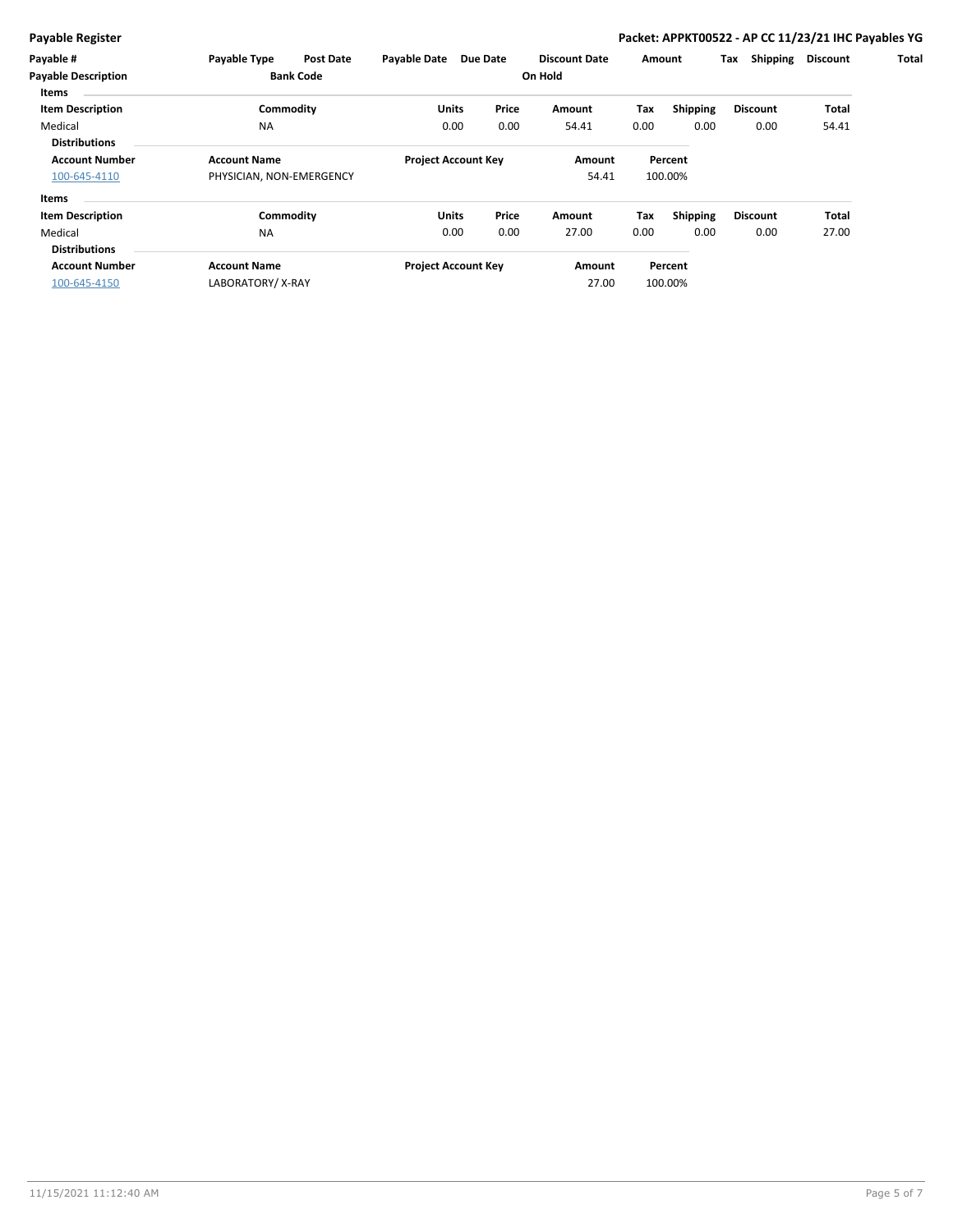## Payable Summary

| Type    | Count               | Gross  | Tax  | <b>Shipping</b> | <b>Discount</b> | <b>Total</b> | <b>Manual Payment</b> | <b>Balance</b> |
|---------|---------------------|--------|------|-----------------|-----------------|--------------|-----------------------|----------------|
| Invoice | ے۔                  | 454.16 | 0.00 | 0.00            | 0.00            | 454.16       | 0.00                  | 454.16/        |
|         | <b>Grand Total:</b> | 454.16 | 0.00 | 0.00            | 0.00            | 454.16/      | 0.00                  | 454.16/        |